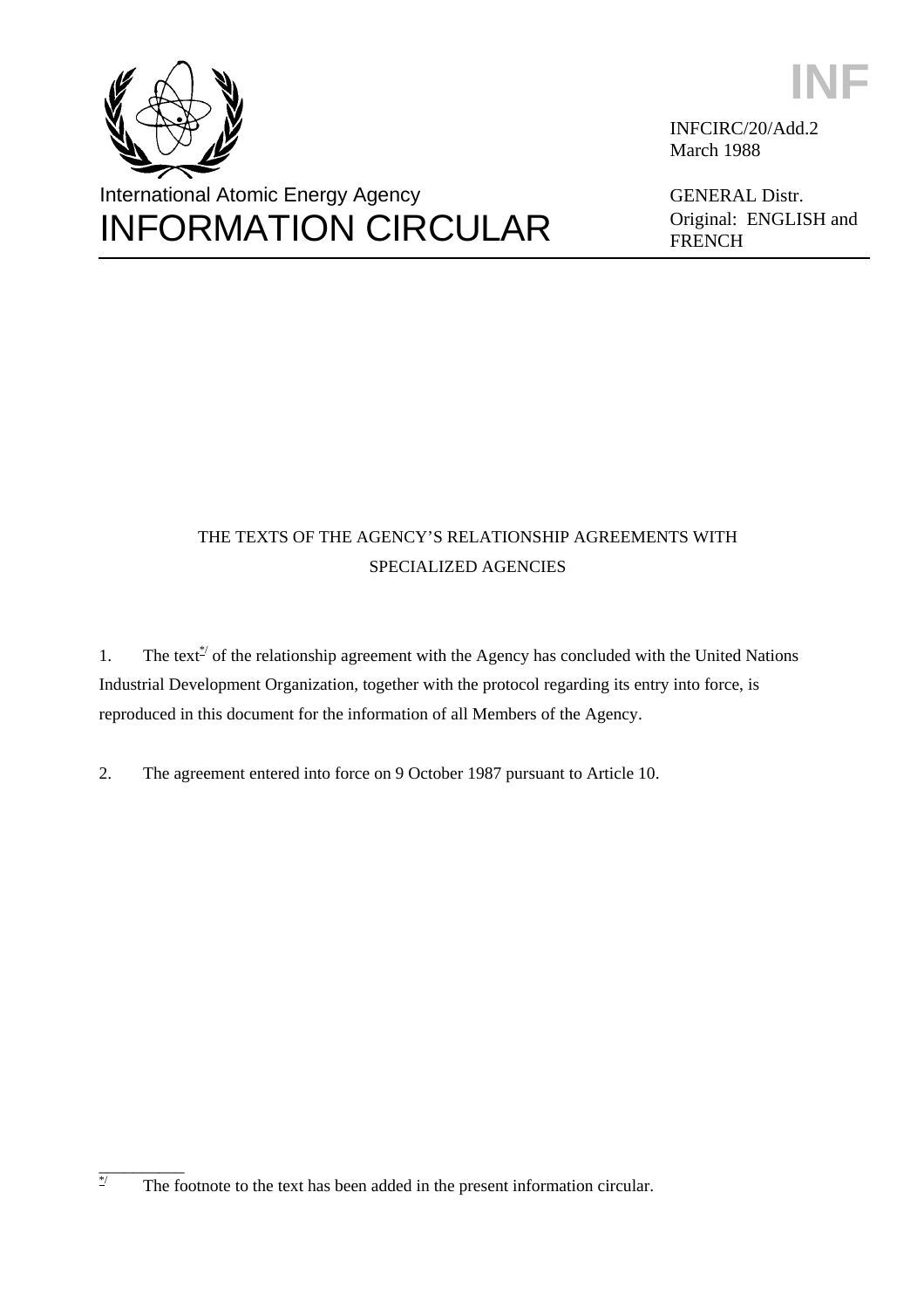# AGREEMENT BETWEEN THE INTERNATIONAL ATOMIC ENERGY AGENCY AND THE UNITED NATIONS INDUSTRIAL DEVELOPMENT ORGANIZATION

#### Article 1

#### Co-operation and consultation

1. The International Atomic Energy Agency and the United Nations Industrial Development Organization agree that, with a view to facilitating the effective attainment of the objectives set forth in their respective constitutional instruments, within the general framework established by the Charter of the United Nations, they shall recognize their respective spheres of competence. They shall act in close co-operation with each other and they shall consult with each other regularly in regard to matters of common interest.

2. In particular, the International Atomic Energy Agency recognizes that in accordance with its Constitution the United Nations Industrial Development Organization has primary responsibility for, and the central co-ordinating role in, the field of industrial development, and the United Nations Industrial Development Organization recognizes that in accordance with its Statute the International Atomic Energy Agency has primary responsibility in the field of the peaceful uses of atomic energy and a corresponding role in the co-ordination of worldwide activities in this field.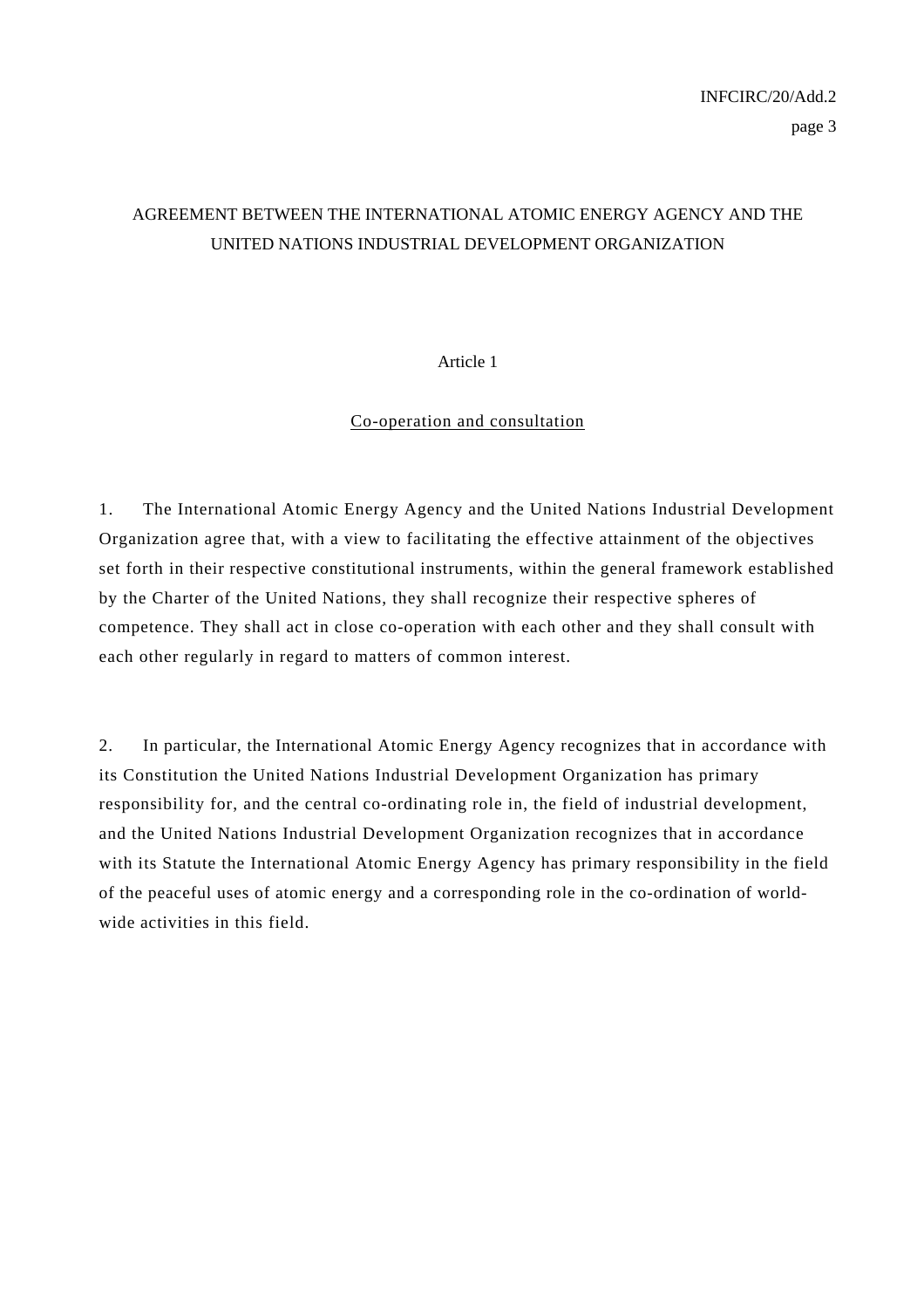page 4

#### Article 2

## Reciprocal representation

1. Representatives of the International Atomic Energy Agency shall be invited to attend the General Conference of the United Nations Industrial Development Organization and to participate without vote in the deliberations of that body on matters of particular concern to the International Atomic Energy Agency.

2. Representatives of the United Nations Industrial Development Organization shall be invited to attend the General Conference of the International Atomic Energy Agency and to participate without vote in the deliberations of that body on matters of particular concern to the United Nations Industrial Development Organization.

3. Representatives of the International Atomic Energy Agency shall be invited to attend the sessions of the Industrial Development Board of the United Nations Industrial Development Organization and to participate without vote in the deliberations of that body on matters of particular concern to the International Atomic Energy Agency.

4. Representatives of the United Nations Industrial Development Organization shall be invited to attend the sessions of the Board of Governors of the International Atomic Energy Agency and participate without vote in the deliberations of that body on matters of particular concern to the United Nations Industrial Development Organization.

5. Appropriate arrangements shall be made by agreement from time to time for the reciprocal representation of the International Atomic Energy Agency and the United Nations Industrial Development Organization at other meetings convened under their respective auspices which consider matters in which the other organization has an interest.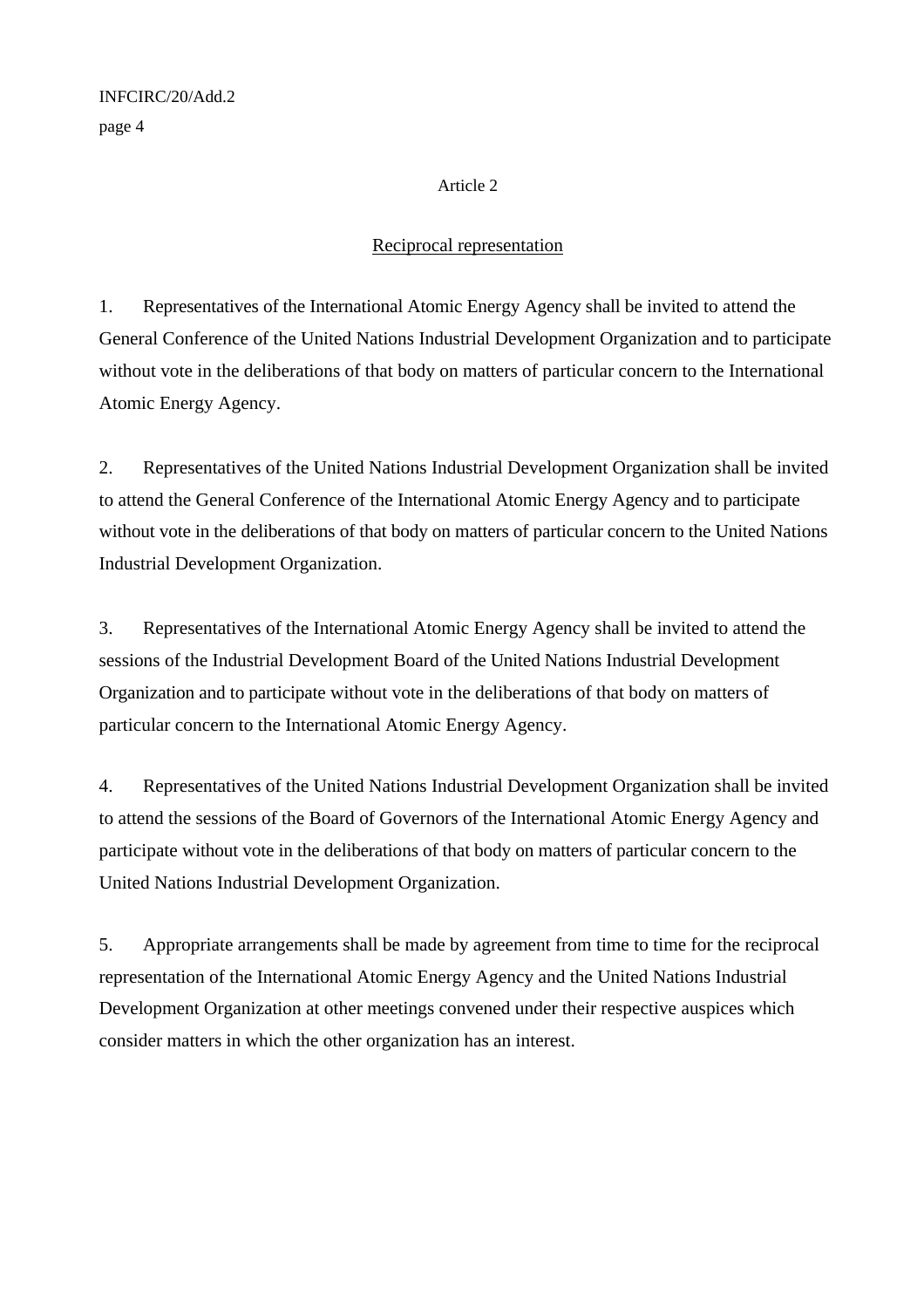#### Article 3

#### Proposal of agenda items

 Upon request by the other organization, and after such preliminary consultations as may be necessary, the Secretariat of each organization shall include in or propose for inclusion in the provisional agenda of the sessions respectively referred to in Article 2, any question which has been submitted to it by the other organization. Items submitted by either party for consideration by the other shall be accompanied by an explanatory memorandum.

#### Article 4

#### Exchange of information and documents

1. Subject to the limitations referred to in paragraph 2, the Secretariat of the International Atomic Energy Agency and the Secretariat of the United Nations Industrial Development Organization shall keep each other fully informed concerning all projected activities and all programmes of work which may be of interest to the other party.

2. The International Atomic Energy Agency and the United Nations Industrial Development Organization recognize that they may find it necessary to apply certain limitations for the safeguarding of confidential information furnished to them. They therefore agree that nothing in this Agreement shall be construed as requiring either of them to furnish such information as would, in the judgment of the party possessing the information, constitute a violation of the confidence of any of its members or anyone from whom it has received such information or otherwise interfere with the orderly conduct of its operations.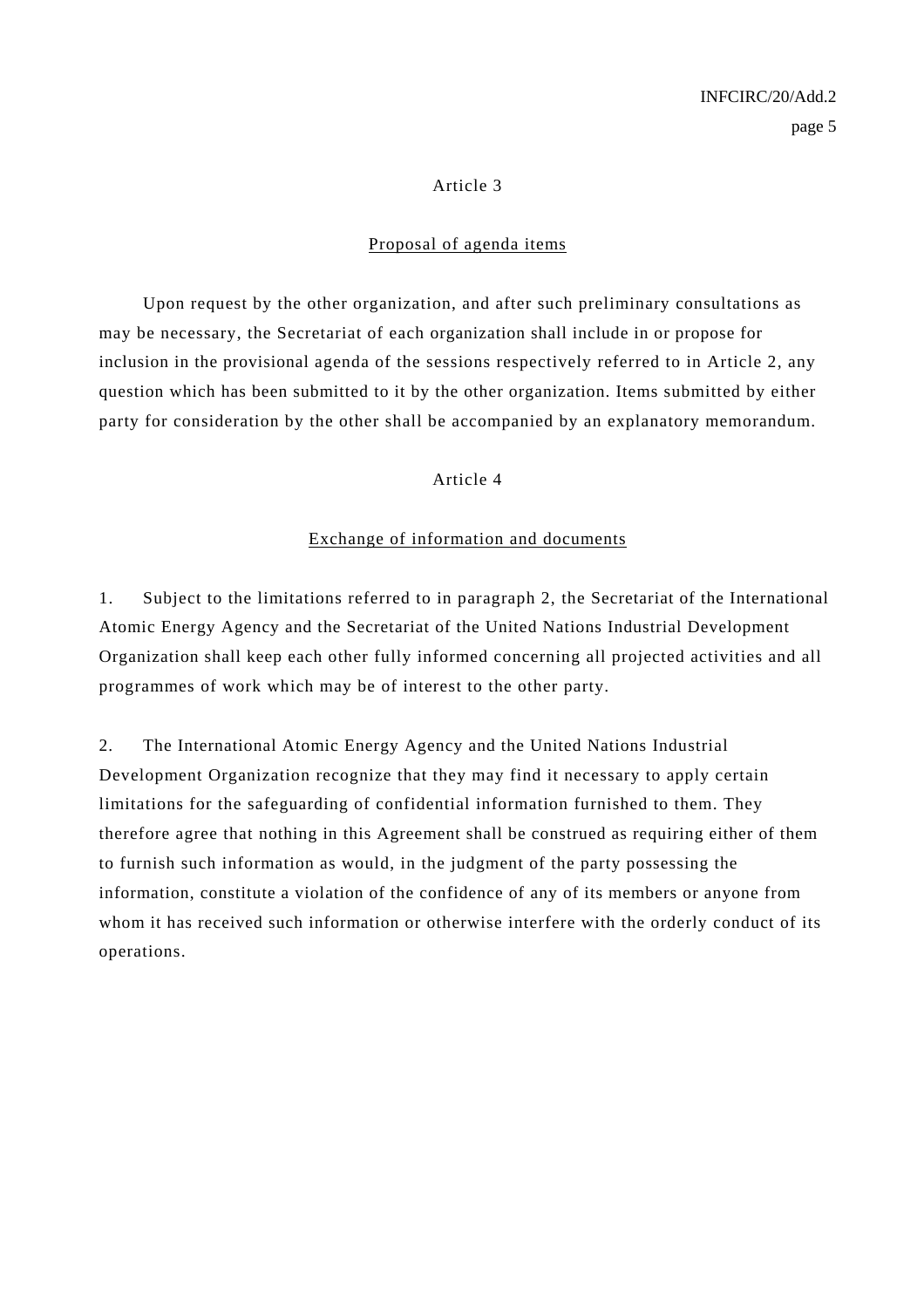#### INFCIRC/20/Add.2

page 6

3. The Director-General of the International Atomic Energy Agency and the Director-General of the United Nations Industrial Development Organization or their representatives shall, at the request of either party, arrange for the consultations regarding the provision by either party of such special information as may be of interest to the other party.

#### Article 5

#### Co-operation between the secretariats

1. The Secretariat of the International Atomic Energy Agency and the Secretariat of the United Nations Industrial Development Organization shall maintain a close working relationship in accordance with such arrangements as may have been agreed upon from time to time by the Directors-General of the International Atomic Energy Agency and the United Nations Industrial Development Organization. The areas of co-operation shall include the items set forth in paragraphs 2 to 3 below.

2. The International Atomic Energy Agency and the United Nations Industrial Development Organization agree to keep each other informed of their work in the field of statistics and to consult each other, in regard to all statistical projects dealing with matters of common interest.

3. The International Atomic Energy Agency and the United Nations Industrial Development Organization agree that the measures to be taken by them, within the framework of any general arrangements for co-operation, in regard to personnel matters which are made by the United Nations, will include:

(a) Measures to avoid competition in the recruitment of their personnel;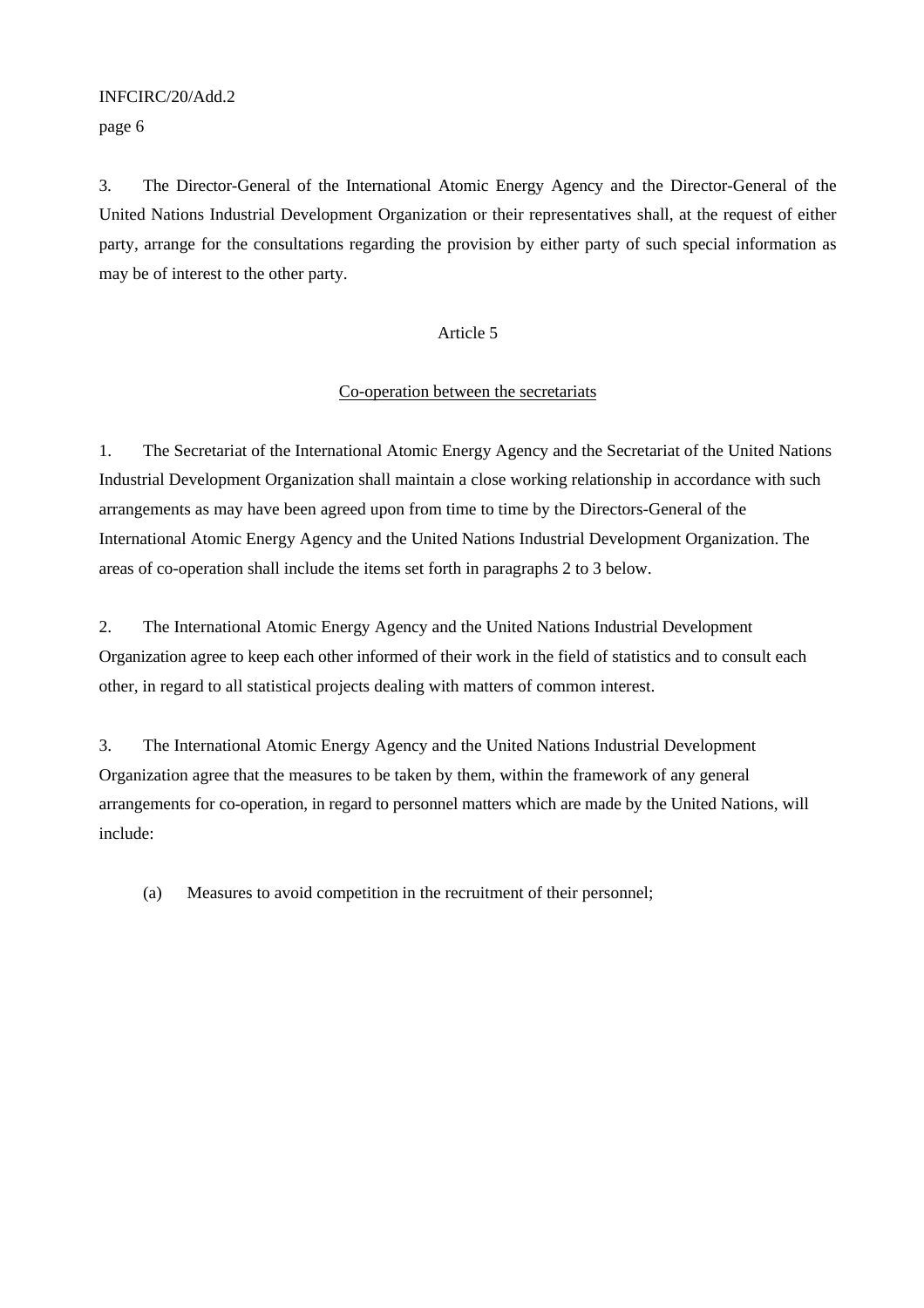- (b) Measures to facilitate interchange of personnel on a temporary or permanent basis, in appropriate cases, in order to obtain the maximum benefit from their services, making due provision for the protection of the seniority, pension and other rights of the personnel concerned; and
- (c) Measures to avoid duplication of entitlements and other benefits as provided in the relevant Staff Regulations and Rules in cases where the husband or wife of a staff member of one of the organizations is employed by the other organization.

#### Article 6

#### Financing of special services

 If compliance with a request for assistance made by either organization to the other would involve substantial expenditure for the organization complying with the request, consultation shall take place with a view to determining the most equitable manner of meeting such expenditure.

#### Article 7

#### Implementation of the Agreement

 The Directors-General of the International Atomic Energy Agency and the United Nations Industrial Development Organization may enter into such arrangements for the implementation of this Agreement as may be found desirable in the light of the operating experience of the two organizations.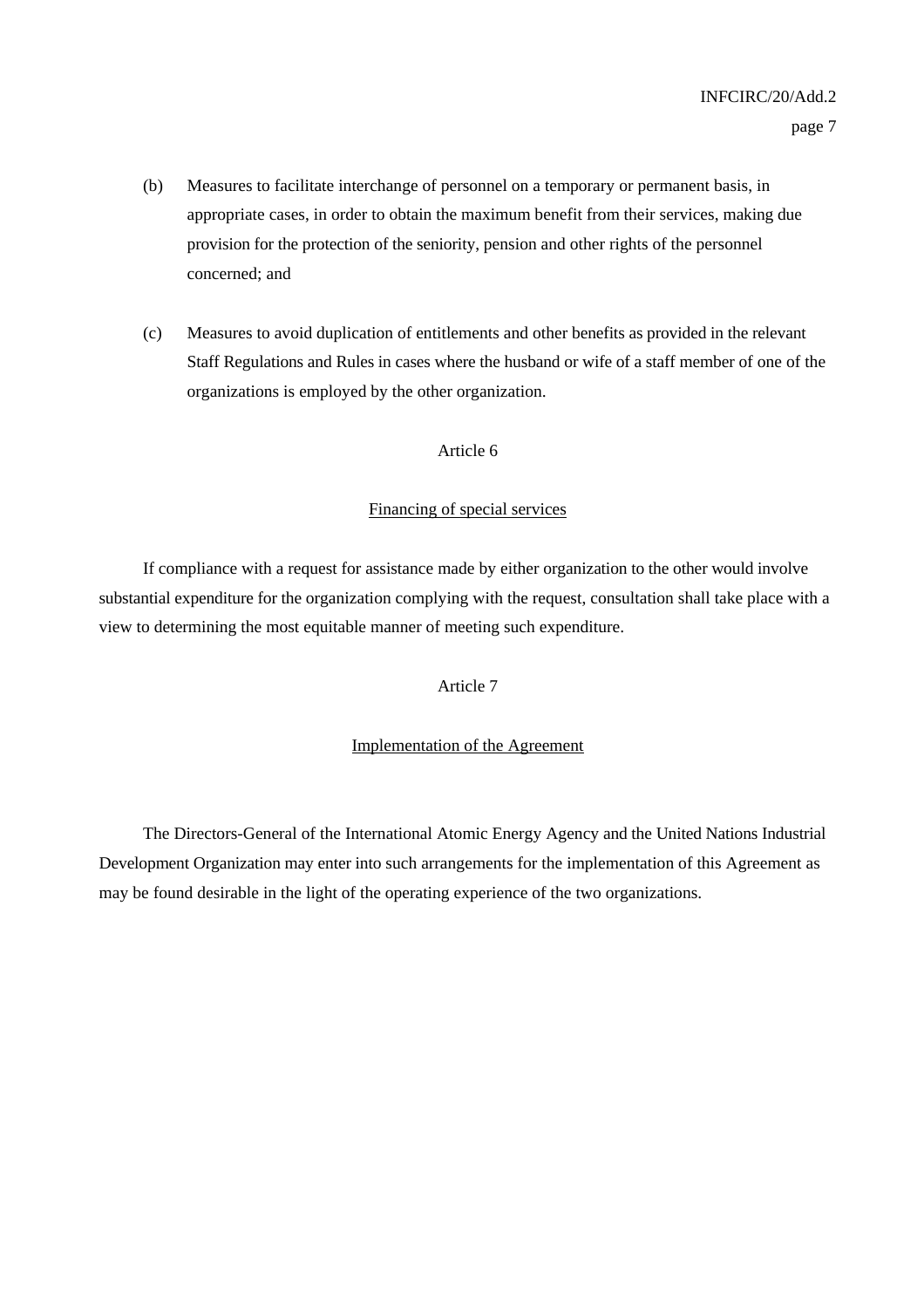page 8

#### Article 8

## Notification to the United Nations and filing and recording

1. In accordance with their respective agreements with the United Nations<sup>\*</sup>, the International Atomic Energy Agency and the United Nations Industrial Development Organization shall inform the United Nations forthwith of the terms of the present Agreement.

2. On the coming into force of the present Agreement in accordance with the provisions of Article 10, it shall be communicated to the Secretary-General of the United Nations for filing and recording.

## Article 9

## Revision and termination

1. This Agreement shall be subject to revision by agreement between the International Atomic Energy Agency and the United Nations Industrial Development Organization.

2. It may be terminated by either party on 31 December of any year by notice given not later than 30 June of that year.

#### Article 10

## Entry into force

 This Agreement shall enter into force upon having been approved by the General Conference of the International Atomic Energy Agency and the Industrial Development Board of the United Nations Industrial Development Organization and signed by the Directors-General of the International Atomic Energy Agency and the United Nations Industrial Development Organization, respectively.

\_\_\_\_\_\_\_\_\_\_

<sup>\*/</sup> See document INFCIRC/11, part I.A, Article XX.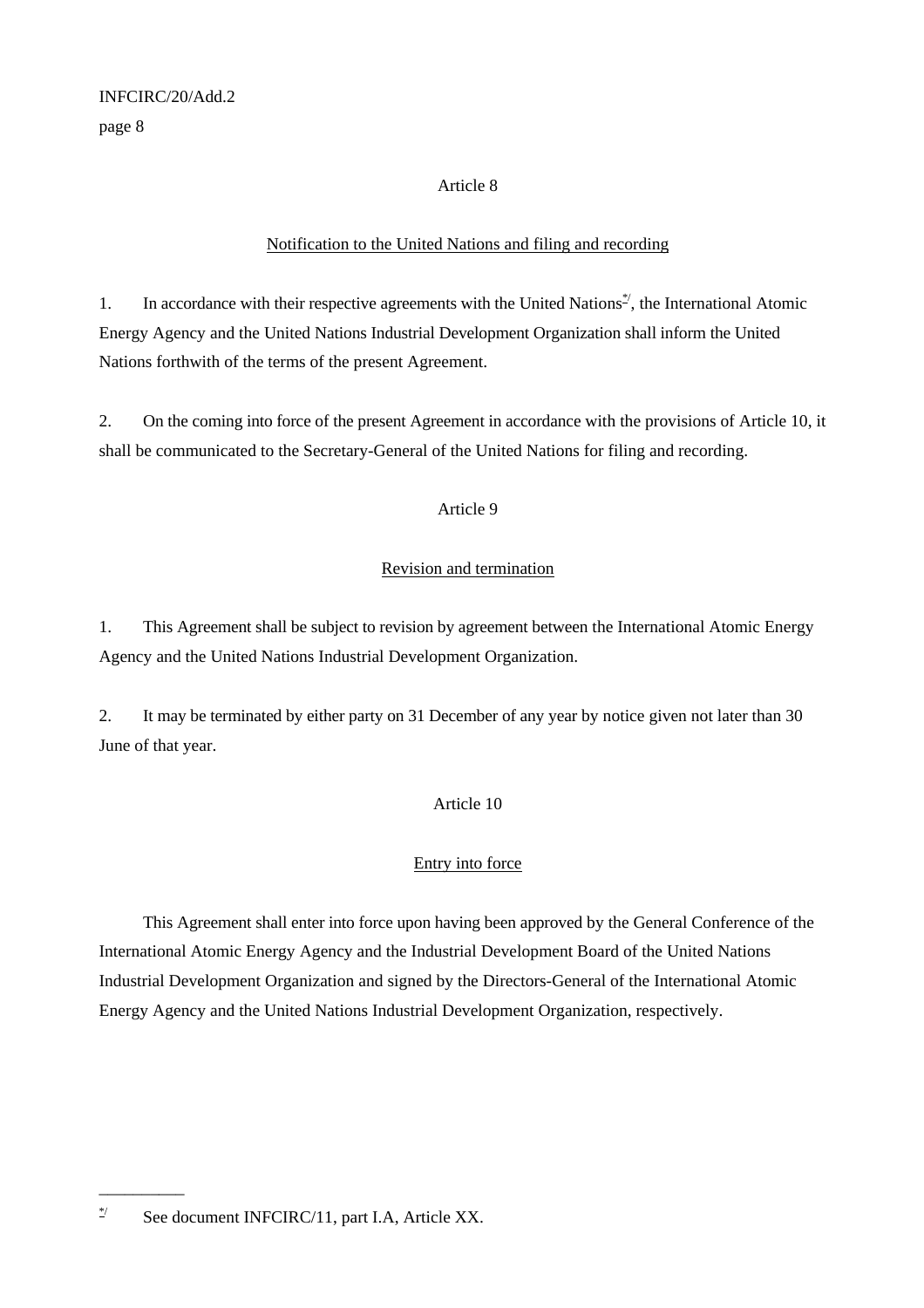IN WITNESS WHEREOF the Directors-General of the International Atomic Energy Agency and the United Nations Industrial Development Organization have affixed their signatures to two copies of this Agreement, each in English and in French, both language versions being equally authentic.

DONE at Vienna on 9 October 1987.

# For the INTERNATIONAL ATOMIC ENERGY AGENCY: (signed) Hans Blix

For the UNITED NATIONS INDUSTRIAL DEVELOPMENT ORGANIZATION: (signed) Domingo L. Siazon, Jr.